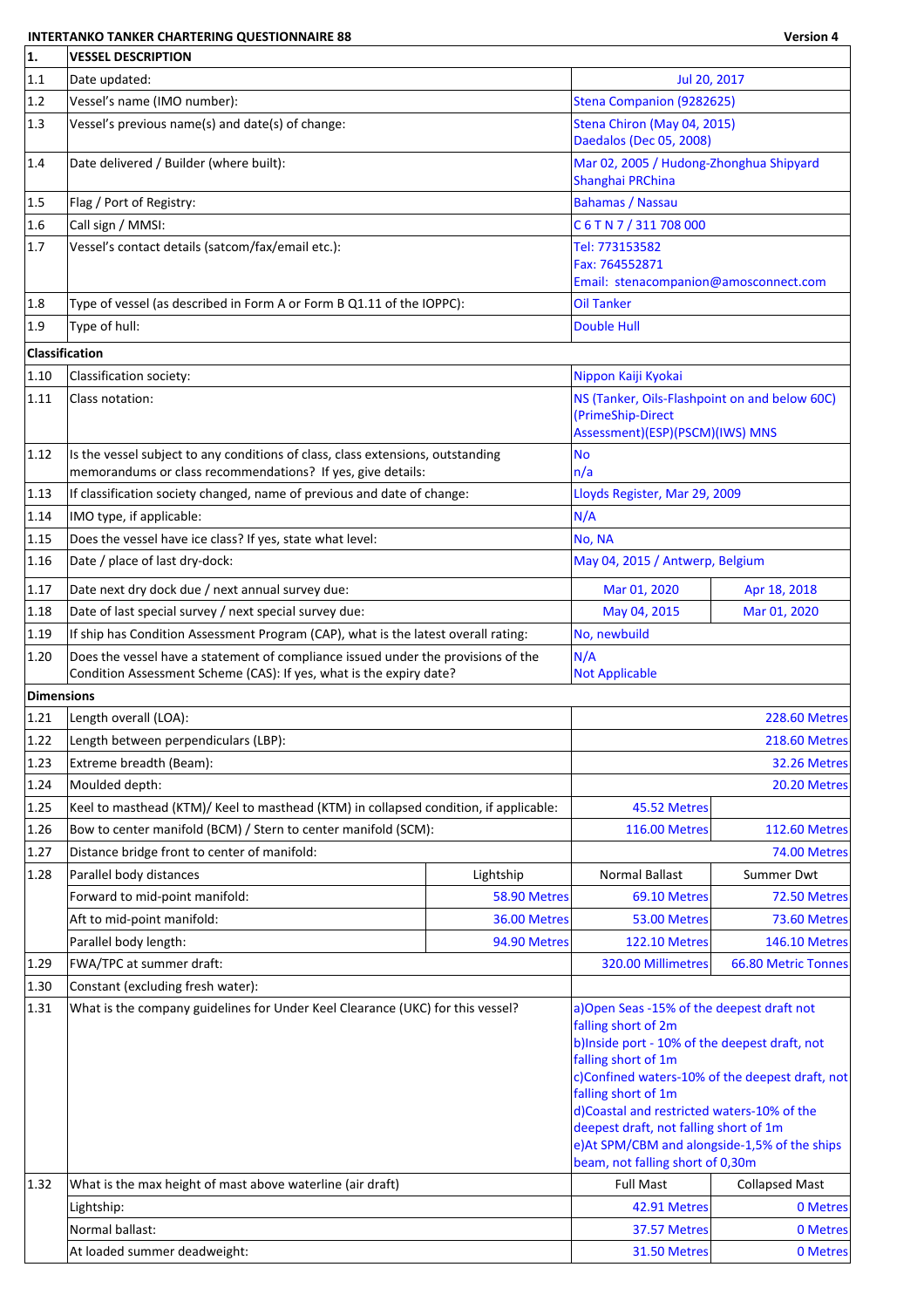| Tonnages |                                                        |                                                                                                                                                                                                                                                                                       |                                                         |           |
|----------|--------------------------------------------------------|---------------------------------------------------------------------------------------------------------------------------------------------------------------------------------------------------------------------------------------------------------------------------------------|---------------------------------------------------------|-----------|
| 1.33     | Net Tonnage:                                           |                                                                                                                                                                                                                                                                                       |                                                         | 21,247.00 |
| 1.34     | Gross Tonnage / Reduced Gross Tonnage (if applicable): | 40,690.00                                                                                                                                                                                                                                                                             | 31,934                                                  |           |
| 1.35     | Suez Canal Tonnage - Gross (SCGT) / Net (SCNT):        | 42,542.13                                                                                                                                                                                                                                                                             | 37,840.80                                               |           |
| 1.36     | Panama Canal Net Tonnage (PCNT):                       |                                                                                                                                                                                                                                                                                       |                                                         | 33,630.00 |
|          | <b>Ownership and Operation</b>                         |                                                                                                                                                                                                                                                                                       |                                                         |           |
| 1.37     | Registered owner - Full style:                         | <b>Crude Tankers II TT AS</b><br>Dronning Mauds gate 3, 0250 Oslo<br><b>Norway</b><br>Liberia<br>Tel: +4722015807<br>Fax: +4722878800<br><b>Telex: Not Applicable</b><br><b>Email: Not Applicable</b><br>Web: N/A                                                                     |                                                         |           |
| 1.38     | Technical operator - Full style:                       | <b>Paradise Navigation SA</b><br>Tel: +30 210 6912010<br>Fax: +30 210 6912272<br><b>Telex: 215433 PARA GR</b><br>Email: paradise@paradisenet.gr<br>Web: WWW.PARADISENET.GR<br><b>Company IMO#: 0027898</b>                                                                            | 4-6 Solomou Str., 3rd Floor, 15451 Neo Psychiko, Greece |           |
| 1.39     | Commercial operator - Full style:                      | <b>Penfield Marine LLC</b><br><b>65 Station Street</b><br>Southport, CT 06890<br><b>Telex: Not Applicable</b><br><b>United States Of America</b><br>Tel: +1-203-274-8400<br>Fax: +1-203-274-8409<br>Telex: N/A<br>Email: operations@penfieldmarine.com<br>Web: www.penfieldmarine.com |                                                         |           |
| 1.40     | Disponent owner - Full style:                          | <b>Penfield Tankers (Panamax) LLC</b><br><b>Trust Company Complex</b><br>Ajeltake Island<br>Majuro, Marshall Islands<br>MH 96960<br>Tel: +1 (203) 274-8400<br>Fax: +1 (203) 274-8409<br>Email: operations@penfieldmarine.com<br>Web: www.penfieldmarine.com                           |                                                         |           |

| 2.            | <b>CERTIFICATION</b>                                                                    | Issued       | Last Annual           | <b>Expires</b> |
|---------------|-----------------------------------------------------------------------------------------|--------------|-----------------------|----------------|
| 2.1           | Safety Equipment Certificate (SEC):                                                     | May 04, 2015 | Apr 18, 2017          | Mar 01, 2020   |
| 2.2           | Safety Radio Certificate (SRC):                                                         | May 04, 2015 | Apr 18, 2017          | Mar 01, 2020   |
| $ 2.3\rangle$ | Safety Construction Certificate (SCC):                                                  | May 04, 2015 | Apr 18, 2017          | Mar 01, 2020   |
| 2.4           | International Loadline Certificate (ILC):                                               | May 04, 2015 | Apr 18, 2017          | Mar 01, 2020   |
| 2.5           | International Oil Pollution Prevention Certificate (IOPPC):                             | May 04, 2015 | Apr 18, 2017          | Mar 01, 2020   |
| 2.6           | ISM Safety Management Certificate (SMC):                                                | May 04, 2015 |                       | Feb 10, 2020   |
| 2.7           | Document of Compliance (DOC):                                                           | May 22, 2013 | Jun 30, 2018          | Apr 28, 2018   |
| 2.8           | USCG Certificate of Compliance (COC):                                                   | Jun 28, 2017 | <b>Not Applicable</b> | Jun 28, 2019   |
| 2.9           | Civil Liability Convention (CLC) 1992 Certificate:                                      | Feb 04, 2017 | Not Applicable        | Feb 20, 2018   |
| 2.10          | Civil Liability for Bunker Oil Pollution Damage Convention<br>(CLBC) Certificate:       | Feb 04, 2017 | Not Applicable        | Feb 20, 2018   |
| 2.11          | Ship Sanitation Control (SSCC)/Ship Sanitation Control<br>Exemption (SSCE) Certificate: | Apr 15, 2017 | Not Applicable        | <b>None</b>    |
| 2.12          | U.S. Certificate of Financial Responsibility (COFR):                                    | Sep 02, 2015 | Not Applicable        | Sep 02, 2018   |
| 2.13          | Certificate of Class (COC):                                                             | May 04, 2015 | Apr 18, 2017          | Mar 01, 2020   |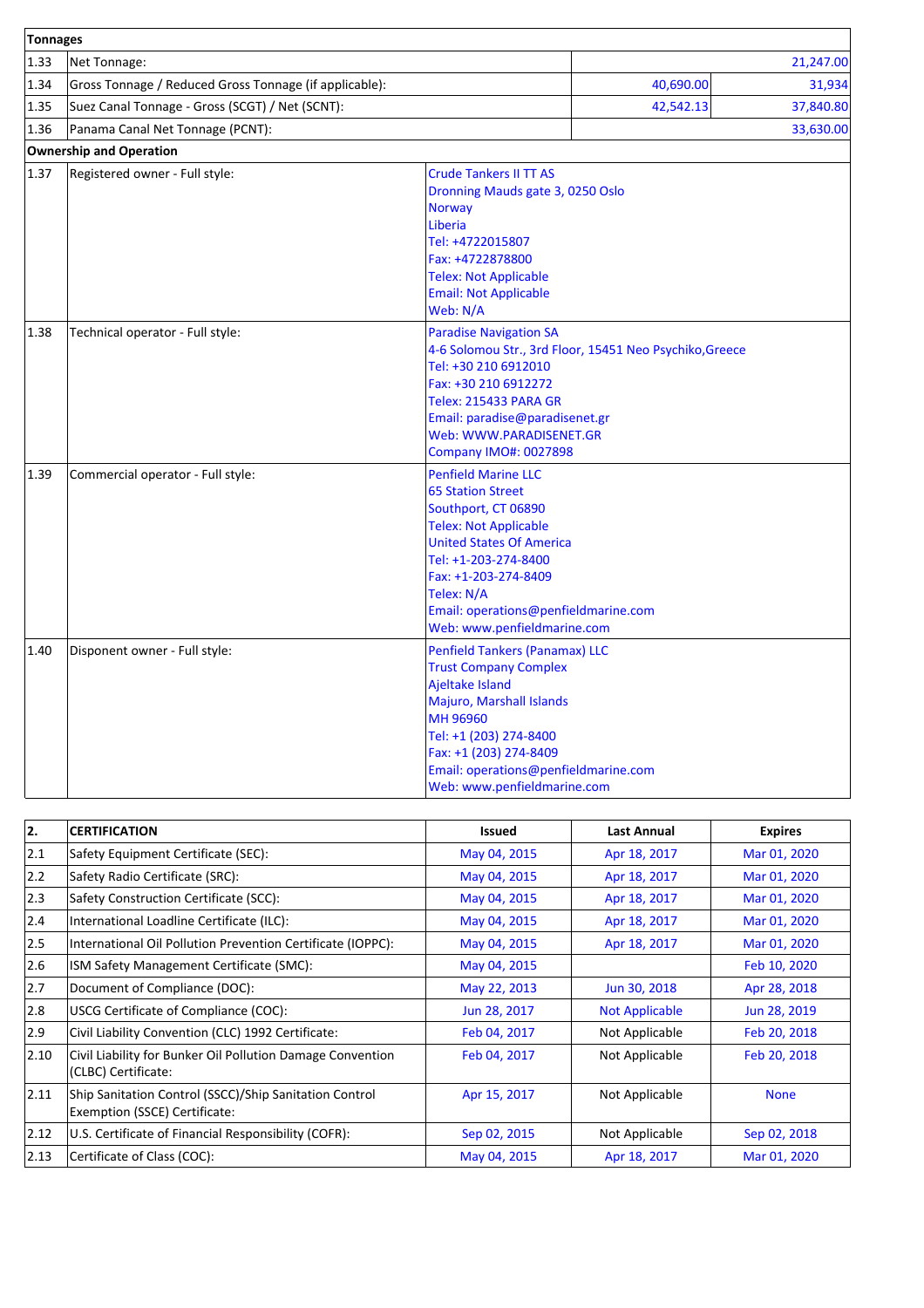| 2.14 | International Sewage Pollution Prevention Certificate (ISPPC):<br>May 04, 2015<br>Not Applicable<br>Mar 01, 2020                      |                       |                                |                       |  |  |
|------|---------------------------------------------------------------------------------------------------------------------------------------|-----------------------|--------------------------------|-----------------------|--|--|
| 2.15 | Certificate of Fitness (COF):                                                                                                         | <b>Not Applicable</b> | <b>Not Applicable</b>          | <b>Not Applicable</b> |  |  |
| 2.16 | International Energy Efficiency Certificate (IEEC):                                                                                   | <b>Not Applicable</b> | Not Applicable                 | Not Applicable        |  |  |
| 2.17 | International Ship Security Certificate (ISSC):                                                                                       | Jan 23, 2015          | Feb 10, 2020                   |                       |  |  |
| 2.18 | International Air Pollution Prevention Certificate (IAPPC):                                                                           | May 04, 2015          | Apr 18, 2017<br>Mar 01, 2020   |                       |  |  |
| 2.19 | Maritime Labour Certificate (MLC):                                                                                                    | May 04, 2015          | Not Applicable<br>Aug 27, 2018 |                       |  |  |
|      | <b>Documentation</b>                                                                                                                  |                       |                                |                       |  |  |
| 2.20 | Owner warrant that vessel is member of ITOPF and will remain so for the entire<br>duration of this voyage/contract:                   |                       | <b>Yes</b>                     |                       |  |  |
| 2.21 | Does vessel have in place a Drug and Alcohol Policy complying with OCIMF guidelines<br>for Control of Drugs and Alcohol Onboard Ship? |                       | <b>Yes</b>                     |                       |  |  |
| 2.22 | Is the ITF Special Agreement on board (if applicable)?                                                                                |                       |                                |                       |  |  |
| 2.23 | ITF Blue Card expiry date:                                                                                                            |                       | Dec 01, 2018                   |                       |  |  |

| 3.  | <b>CREW</b>                                                 |                                                                                                                                                                                                                                                                             |                                                     |
|-----|-------------------------------------------------------------|-----------------------------------------------------------------------------------------------------------------------------------------------------------------------------------------------------------------------------------------------------------------------------|-----------------------------------------------------|
| 3.1 | Nationality of Master:                                      |                                                                                                                                                                                                                                                                             | <b>Montenegrin</b>                                  |
| 3.2 | Number and Nationality of Officers:                         |                                                                                                                                                                                                                                                                             | 10<br>Filipino, Montenegrin, Greek                  |
| 3.3 | Number and Nationality of Crew:                             |                                                                                                                                                                                                                                                                             | 13<br>Montenegro, Filipino, Romanian                |
| 3.4 | What is the common working language onboard:                |                                                                                                                                                                                                                                                                             | <b>English</b>                                      |
| 3.5 | Do officers speak and understand English?                   |                                                                                                                                                                                                                                                                             | Yes                                                 |
| 3.6 | If Officers/Crew employed by a Manning Agency - Full style: | Officers:<br><b>Interorient Maritime Enterprises Intl</b><br>608 Ortigas Av., Parig, M. Manila, 1605 Philippines<br>Tel: +632 631 1226<br>Fax: +632 637 7992<br>Telex: 007563091 INORM PH<br>Email: inormph@pldtdsl.net<br>Crew:<br><b>Interorient Maritime Enterprises</b> |                                                     |
|     |                                                             | Tel: +632 631 1226<br>Fax: +632 637 7992<br>Telex: 007563091 INORM PH<br>Email: inormph@pldtdsl.net                                                                                                                                                                         | 608 Ortigas Av., Parig, M. Manila, 1605 Philippines |

| 4.  | <b>FOR USA CALLS</b>                                                                                                                     |                                                                                                                                                                                             |
|-----|------------------------------------------------------------------------------------------------------------------------------------------|---------------------------------------------------------------------------------------------------------------------------------------------------------------------------------------------|
| 4.1 | Has the vessel Operator submitted a Vessel Spill Response Plan to the US Coast Guard<br>which has been approved by official USCG letter? | Yes                                                                                                                                                                                         |
| 4.2 | Qualified individual (QI) - Full style:                                                                                                  | <b>OBRIENS OIL POLLUTION SERVICE</b><br>645 Codifer Street Slidell Louisiana 70458<br>Tel: +1-985-781-0804<br>Fax: +1 985-781-0580<br>Telex: N/A<br>Email: OOPS-USA@OOPSUSA.COM             |
| 4.3 | Oil Spill Response Organization (OSRO) - Full style:                                                                                     | NATIONAL RESPONSE CORP.<br>3500 Sunrise Highway, Suite 103<br><b>Great River, New York 11739 USA</b><br>Tel: +1-631-224 9141<br>Fax: +1 631-224 9082<br>Telex: N/A<br>Email: bbell@nrcc.com |

| 15. | <b>CARGO AND BALLAST HANDLING</b>                                                           |                   |
|-----|---------------------------------------------------------------------------------------------|-------------------|
|     | Double Hull Vessels                                                                         |                   |
|     | Its vessel fitted with centerline bulkhead in all cargo tanks? If Yes, solid or perforated: | <b>Yes. Solid</b> |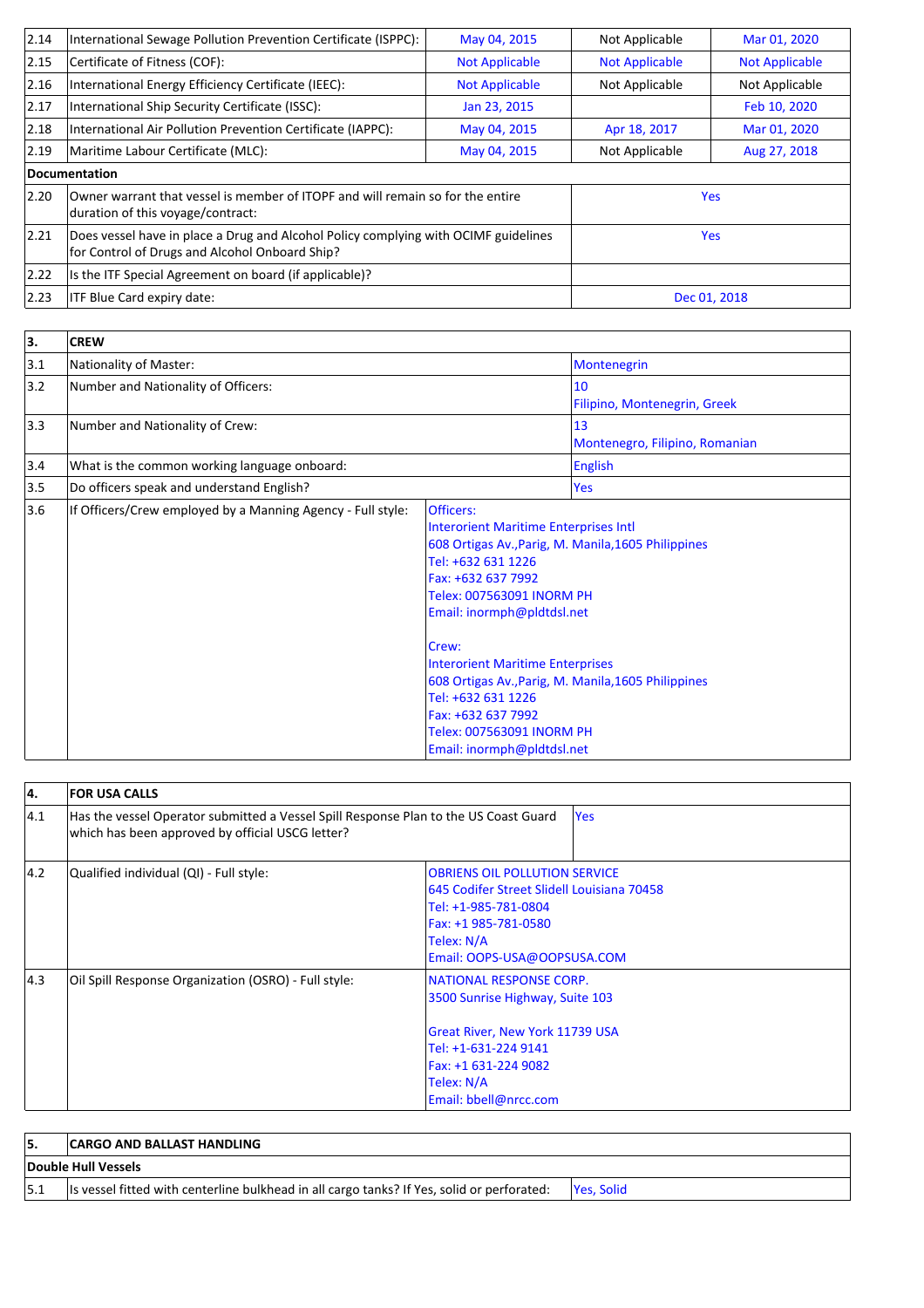|                    | Loadline Information                                                                                                         |                |                        |                                                                                                    |                                   |
|--------------------|------------------------------------------------------------------------------------------------------------------------------|----------------|------------------------|----------------------------------------------------------------------------------------------------|-----------------------------------|
| 5.2                | Loadline                                                                                                                     | Freeboard      | Draft                  | Deadweight                                                                                         | Displacement                      |
|                    | Summer:                                                                                                                      | 6.18 Metres    | 14.02 Metres           | 72,825.28 Metric<br><b>Tonnes</b>                                                                  | 86,249.10 Metric<br><b>Tonnes</b> |
|                    | Winter:                                                                                                                      | 6.48 Metres    | 13.72 Metres           | 70,867.14 Metric<br><b>Tonnes</b>                                                                  | 84,288.49 Metric<br><b>Tonnes</b> |
|                    | Tropical:                                                                                                                    | 5.89 Metres    | 14.31 Metres           | 74,794.44 Metric<br><b>Tonnes</b>                                                                  | 88,215.79 Metric<br><b>Tonnes</b> |
|                    | Lightship:                                                                                                                   | 17.59 Metres   | 2.61 Metres            | Not Applicable                                                                                     | 13,421.35 Metric<br><b>Tonnes</b> |
|                    | <b>Normal Ballast Condition:</b>                                                                                             | 13.21 Metres   | 6.99 Metres            | 27,093.86 Metric<br><b>Tonnes</b>                                                                  | 40,515.21 Metric<br><b>Tonnes</b> |
| 5.3                | Does vessel have multiple SDWT? If yes, please provide all assigned loadlines:                                               |                |                        | <b>No</b>                                                                                          |                                   |
|                    | <b>Cargo Tank Capacities</b>                                                                                                 |                |                        |                                                                                                    |                                   |
| 5.4                | Number of cargo tanks and total cubic capacity (98%):                                                                        |                |                        | $12 +$ slop tanks                                                                                  | 81,358.49 Cu. Metres              |
| 5.5                | Capacity (98%) of each natural segregation with double valve (specify tanks):                                                |                |                        | Seg#1: 27132 m3 (3P,3S,6P,6S)<br>Seg#2: 27476.1 m3 (2P,2S,5P,5S)<br>Seg#3: 23990 m3 (1P,1S, 4P,4S) |                                   |
| 5.6                | Number of slop tanks and total cubic capacity (98%):                                                                         |                |                        | 2                                                                                                  | 2,722.14 Cu. Metres               |
| 5.7                | Specify segregations which slops tanks belong to and their capacity with double valve:                                       |                |                        | Seg#3: 26712.1 m3 (1P,1S, 4P,4S & Slops)                                                           |                                   |
| 5.8                | Residual/Retention oil tank(s) capacity (98%), if applicable:                                                                |                |                        |                                                                                                    |                                   |
| 5.9                | Does vessel have Segregated Ballast Tanks (SBT) or Clean Ballast Tanks (CBT):                                                |                |                        | <b>SBT</b>                                                                                         |                                   |
| <b>SBT Vessels</b> |                                                                                                                              |                |                        |                                                                                                    |                                   |
| 5.10               | What is total SBT capacity and percentage of SDWT vessel can maintain?                                                       |                | 28,675.70 Cu. Metres   | 39.50 %                                                                                            |                                   |
| 5.11               | Does vessel meet the requirements of MARPOL Annex I Reg 18.2:                                                                | Yes            |                        |                                                                                                    |                                   |
|                    | <b>Cargo Handling and Pumping Systems</b>                                                                                    |                |                        |                                                                                                    |                                   |
| 5.12               | How many grades/products can vessel load/discharge with double valve segregation:                                            |                |                        |                                                                                                    | 3                                 |
| 5.13               | Are there any cargo tank filling restrictions?<br>If yes, specify number of slack tanks, max s.g., ullage restrictions etc.: |                |                        | No                                                                                                 |                                   |
| 5.14               | Pumps                                                                                                                        | No.            | <b>Type</b>            | Capacity                                                                                           | At What Head (sg=1.0)             |
|                    | Cargo Pumps:                                                                                                                 | 3              | Centrifugal            | 2000 M3/HR                                                                                         | 120 Meters                        |
|                    | Cargo Eductors:                                                                                                              | $\mathbf{1}$   |                        | 360 Cu. Metres/Hour                                                                                |                                   |
|                    | Stripping:                                                                                                                   | $\mathbf{1}$   | <b>Reciprocating</b>   | 200 Cu. Metres/Hour                                                                                | 120 Metres                        |
|                    | <b>Ballast Pumps:</b>                                                                                                        | 2              | Centrifugal            | 1,200 Cu. Metres/Hour                                                                              | 25 Metres                         |
|                    | <b>Ballast Eductors:</b>                                                                                                     | $\overline{2}$ |                        | 110 Cu. Metres/Hour                                                                                |                                   |
| 5.15               | Max loading rate for homogenous cargo per manifold connection:                                                               |                |                        |                                                                                                    | 2,500 Cu. Metres/Hour             |
| 5.16               | Max loading rate for homogenous cargo loaded simultaneously through all manifolds:                                           |                |                        |                                                                                                    | 7,500.00 Cu. Metres/Hour          |
| 5.17               | How many cargo pumps can be run simultaneously at full capacity:                                                             |                |                        |                                                                                                    | 3                                 |
|                    | <b>Cargo Control Room</b>                                                                                                    |                |                        |                                                                                                    |                                   |
| 5.18               | Is ship fitted with a Cargo Control Room (CCR)?                                                                              |                |                        | Yes                                                                                                |                                   |
| 5.19               | Can tank innage / ullage be read from the CCR?                                                                               |                |                        | Yes                                                                                                |                                   |
|                    | <b>Gauging and Sampling</b>                                                                                                  |                |                        |                                                                                                    |                                   |
| 5.20               | Can cargo be transferred under closed loading conditions in accordance with ISGOTT<br>11.1.6.6?                              |                |                        | Yes                                                                                                |                                   |
| 5.21               | What type of fixed closed tank gauging system is fitted:                                                                     |                |                        | Radar                                                                                              |                                   |
| 5.22               | Number of portable gauging units (example- MMC) on board:                                                                    |                |                        |                                                                                                    | 3                                 |
| 5.23               | Are overfill (high) alarms fitted? If Yes, indicate whether to all tanks or partial:                                         |                |                        | Yes, All                                                                                           |                                   |
| 5.24               | Are cargo tanks fitted with multipoint gauging? If yes, specify type and locations:                                          |                |                        | Yes,                                                                                               |                                   |
| 5.25               | Is gauging system certified and calibrated? If no, specify which ones are not calibrated:                                    |                |                        | Yes,                                                                                               |                                   |
|                    | <b>Vapor Emission Control System (VECS)</b>                                                                                  |                |                        |                                                                                                    |                                   |
| 5.26               | Is a Vapour Emission Control System (VECS) fitted?                                                                           | Yes            |                        |                                                                                                    |                                   |
| 5.27               | Number/size of VECS manifolds (per side):                                                                                    | 1              | <b>400 Millimetres</b> |                                                                                                    |                                   |
| 5.28               | Number / size / type of VECS reducers:                                                                                       |                |                        | 2 / 16" to 12" / ANSI                                                                              |                                   |
| Venting            |                                                                                                                              |                |                        |                                                                                                    |                                   |
| 5.29               | State what type of venting system is fitted:                                                                                 |                |                        | <b>Common Venting using Deck IGS Lines</b>                                                         |                                   |
|                    | <b>Cargo Manifolds and Reducers</b>                                                                                          |                |                        |                                                                                                    |                                   |
|                    |                                                                                                                              |                |                        |                                                                                                    |                                   |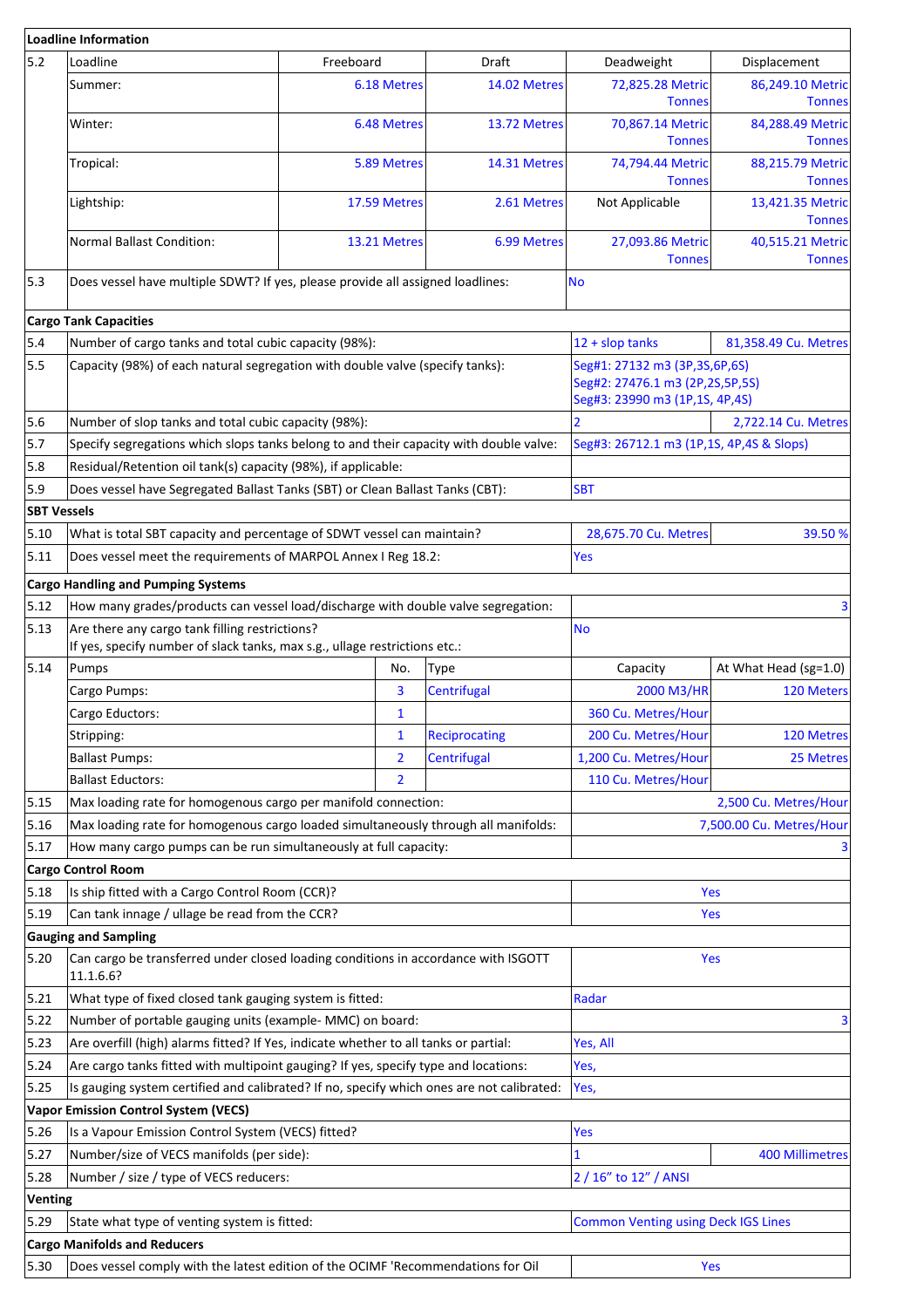|                | Tanker Manifolds and Associated Equipment'?                                |                                                                 |                                         |                                                                                          |                      |  |
|----------------|----------------------------------------------------------------------------|-----------------------------------------------------------------|-----------------------------------------|------------------------------------------------------------------------------------------|----------------------|--|
| 5.31           |                                                                            | Total number / size of cargo manifold connections on each side: |                                         |                                                                                          |                      |  |
| 5.32           | What type of valves are fitted at manifold:                                |                                                                 |                                         | <b>Butterfly</b>                                                                         |                      |  |
| 5.33           | What is the material/rating of the manifold:                               |                                                                 |                                         | Steel /                                                                                  |                      |  |
| 5.34           | Does the vessel have a Common Line Manifold connection? If yes, describe:  |                                                                 |                                         | No                                                                                       |                      |  |
| 5.35           | Distance between cargo manifold centers:                                   |                                                                 |                                         |                                                                                          | 2,500.00 Millimetres |  |
| 5.36           | Distance ships rail to manifold:                                           |                                                                 |                                         |                                                                                          | 4,400.00 Millimetres |  |
| 5.37           | Distance manifold to ships side:                                           |                                                                 |                                         |                                                                                          | 4,600.00 Millimetres |  |
| 5.38           | Top of rail to center of manifold:                                         |                                                                 |                                         |                                                                                          | 800.00 Millimetres   |  |
| 5.39           | Distance main deck to center of manifold:                                  |                                                                 |                                         |                                                                                          | 2,020.00 Millimetres |  |
| 5.40           | Spill tank grating to center of manifold:                                  |                                                                 |                                         |                                                                                          | 900.00 Millimetres   |  |
| 5.41           | Manifold height above the waterline in normal ballast / at SDWT condition: |                                                                 |                                         | 15.28 Metres                                                                             | 8.24 Metres          |  |
| 5.42           | Number / size / type of reducers:                                          |                                                                 |                                         | 4 x 400/300mm (16/12")<br>4 x 400/250mm (16/10")<br>4 x 400/200mm (16/8")<br><b>ANSI</b> |                      |  |
| 5.43           | Is vessel fitted with a stern manifold? If yes, state size:                |                                                                 |                                         | No,                                                                                      |                      |  |
| <b>Heating</b> |                                                                            |                                                                 |                                         |                                                                                          |                      |  |
| 5.44           | Cargo / slop tanks fitted with a cargo heating system?                     |                                                                 | <b>Type</b>                             | Coiled                                                                                   | Material             |  |
|                | Cargo Tanks:                                                               |                                                                 | <b>Steam heating coils</b>              | Yes                                                                                      | <b>SS</b>            |  |
|                | Slop Tanks:                                                                |                                                                 | stainless steel, steam<br>heating coils | Yes                                                                                      | <b>SS</b>            |  |
| 5.45           | Maximum temperature cargo can be loaded / maintained:                      |                                                                 |                                         | 65.0 °C / 149.0 °F                                                                       | 62 °C / 143.6 °F     |  |
| 5.46           | Minimum temperature cargo can be loaded / maintained:                      |                                                                 |                                         |                                                                                          |                      |  |
|                | Coating / Anodes                                                           |                                                                 |                                         |                                                                                          |                      |  |
| 5.47           | <b>Tank Coating</b>                                                        | Coated                                                          | Type                                    | To What Extent                                                                           | Anodes               |  |
|                | Cargo tanks:                                                               | Yes                                                             | <b>Full Epoxy</b>                       | <b>Whole Tank</b>                                                                        | <b>No</b>            |  |
|                | <b>Ballast tanks:</b>                                                      | Yes                                                             | <b>Whole Tank</b>                       | Good                                                                                     | Yes                  |  |
|                | Slop tanks:                                                                | <b>Yes (JOTUN'S EPOXY</b><br><b>COATING</b><br>"TANKGUARD HB")  | full epoxy                              | <b>Whole Tank</b>                                                                        | <b>No</b>            |  |

| 66. | <b>INERT GAS AND CRUDE OIL WASHING</b>                                 |                 |  |
|-----|------------------------------------------------------------------------|-----------------|--|
| 6.1 | Is a Crude Oil Washing (COW) installation fitted / operational?        | Yes / Yes       |  |
| 6.2 | Is an Inert Gas System (IGS) fitted / operational?                     | Yes / Yes       |  |
| 6.3 | Is IGS supplied by flue gas, inert gas (IG) generator and/or nitrogen: | <b>Flue Gas</b> |  |

| 7.  | <b>MOORING</b>   |                |                               |                       |                      |                            |
|-----|------------------|----------------|-------------------------------|-----------------------|----------------------|----------------------------|
| 7.1 | Wires (on drums) | No.            | Diameter                      | Material              | Length               | <b>Breaking Strength</b>   |
|     | Forecastle:      | $\mathbf{0}$   |                               | <b>Not Applicable</b> | 0 Metres             | 0 Metric Tonnes            |
|     | Main deck fwd:   | $\overline{2}$ | 34.00 Millimetres GALV. STEEL |                       | <b>220.00 Metres</b> | <b>72.30 Metric Tonnes</b> |
|     | Main deck aft:   | $\overline{2}$ | 34.00 Millimetres GALV. STEEL |                       | <b>220.00 Metres</b> | 72.30 Metric Tonnes        |
|     | Poop deck:       |                |                               | <b>Not Applicable</b> |                      |                            |
| 7.2 | Wire tails       | No.            | Diameter                      | Material              | Length               | <b>Breaking Strength</b>   |
|     | Forecastle:      |                |                               | <b>Not Applicable</b> |                      |                            |
|     | Main deck fwd:   | $\overline{2}$ | 80.00 Millimetres NYLON       |                       | 11.00 Metres         | 120.00 Metric Tonnes       |
|     | Main deck aft:   | $\overline{2}$ | 80.00 Millimetres NYLON       |                       | 11.00 Metres         | 120.00 Metric Tonnes       |
|     | Poop deck:       |                |                               | <b>Not Applicable</b> |                      |                            |
| 7.3 | Ropes (on drums) | No.            | Diameter                      | Material              | Length               | <b>Breaking Strength</b>   |
|     | Forecastle:      | 4              | 72.00 Millimetres PLSR/PPLN   |                       | <b>220.00 Metres</b> | 95.00 Metric Tonnes        |
|     | Main deck fwd:   | $\overline{2}$ |                               | <b>Not Applicable</b> | <b>220.00 Metres</b> |                            |
|     | Main deck aft:   | $\mathbf{0}$   |                               | <b>Not Applicable</b> |                      |                            |
|     | Poop deck:       | 6              | 72.00 Millimetres PLSR/ PPLN  |                       | <b>220.00 Metres</b> | 95.00 Metric Tonnes        |
| 7.4 | Other lines      | No.            | Diameter                      | Material              | Length               | <b>Breaking Strength</b>   |
|     | Forecastle:      | 3              | 72.00 Millimetres PLSR/PPLN   |                       | <b>220.00 Metres</b> | 76.00 Metric Tonnes        |
|     | Main deck fwd:   |                |                               | <b>Not Applicable</b> |                      |                            |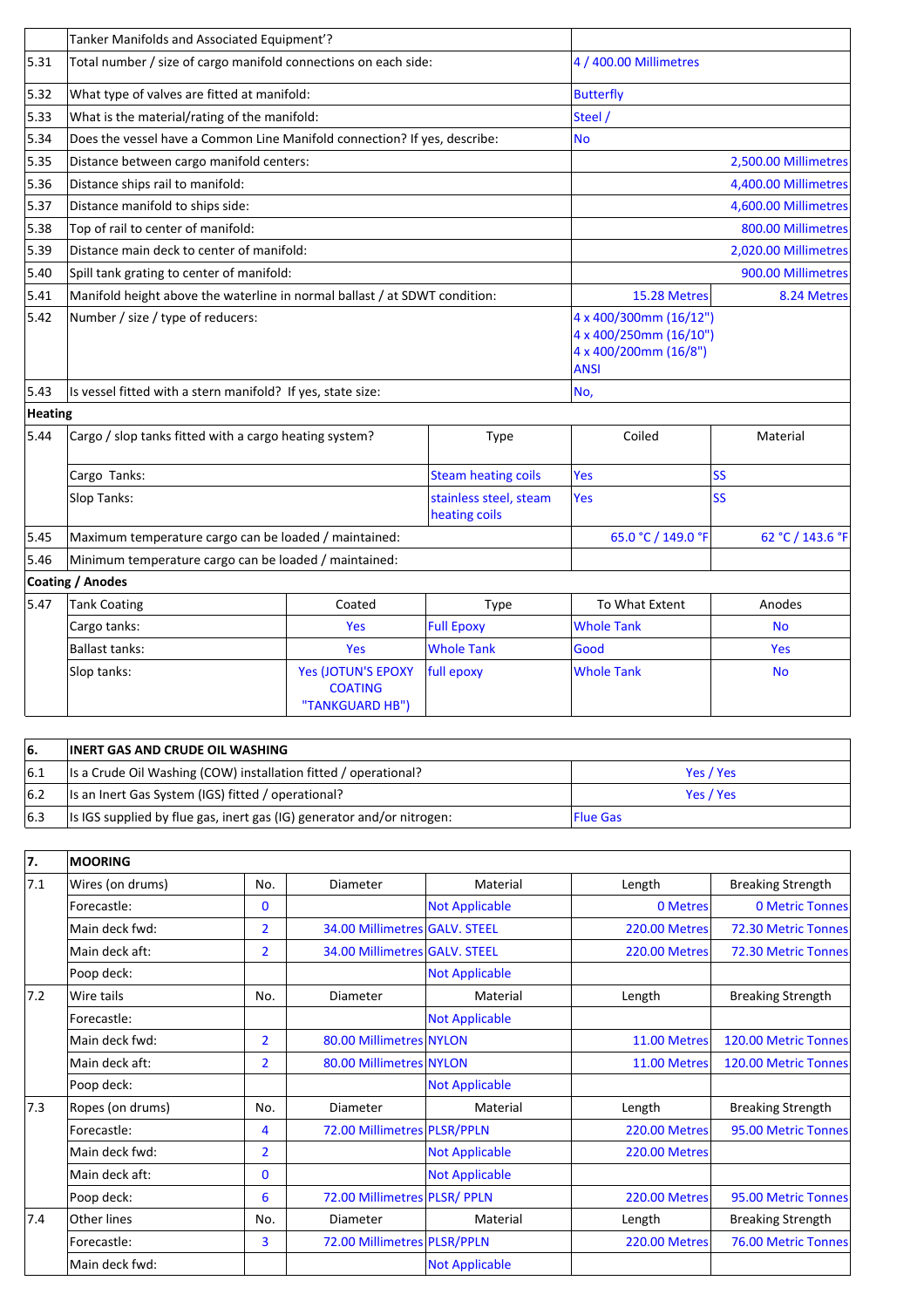|                   | Main deck aft:                                                                                                                                                                                    |                |                             | <b>Not Applicable</b>                             |                                     |                          |
|-------------------|---------------------------------------------------------------------------------------------------------------------------------------------------------------------------------------------------|----------------|-----------------------------|---------------------------------------------------|-------------------------------------|--------------------------|
|                   | Poop deck:                                                                                                                                                                                        | $\overline{3}$ | 72.00 Millimetres PLSR/PPLN |                                                   | <b>220.00 Metres</b>                | 76.00 Metric Tonnes      |
| 7.5               | Winches                                                                                                                                                                                           | No.            | No. Drums                   | <b>Motive Power</b>                               | <b>Brake Capacity</b>               | Type of Brake            |
|                   | Forecastle:                                                                                                                                                                                       | 3              | <b>Double Drums</b>         | <b>Hydraulic</b>                                  | <b>48.00 Metric Tonnes</b>          |                          |
|                   | Main deck fwd:                                                                                                                                                                                    | 1              | <b>Double Drums</b>         | <b>Hydraulic</b>                                  | 48.00 Metric Tonnes                 |                          |
|                   | Main deck aft:                                                                                                                                                                                    | 1              | <b>Double Drums</b>         | <b>Hydraulic</b>                                  | <b>48.00 Metric Tonnes</b>          |                          |
|                   | Poop deck:                                                                                                                                                                                        | $\overline{2}$ | <b>Triple Drums</b>         | <b>Hydraulic</b>                                  | <b>48.00 Metric Tonnes</b>          |                          |
| 7.6               | Bitts, closed chocks/fairleads                                                                                                                                                                    |                | No. Bitts                   | <b>SWL Bitts</b>                                  | No. Closed Chocks                   | <b>SWL Closed Chocks</b> |
|                   | Forecastle:                                                                                                                                                                                       |                | 4                           | <b>110 Metric Tonnes</b>                          | 8                                   | <b>110 Metric Tonnes</b> |
|                   | Main deck fwd:                                                                                                                                                                                    |                | 8                           | <b>52 Metric Tonnes</b>                           | 10                                  | <b>44 Metric Tonnes</b>  |
|                   | Main deck aft:                                                                                                                                                                                    |                | 4                           | <b>52 Metric Tonnes</b>                           | 14                                  | <b>44 Metric Tonnes</b>  |
|                   | Poop deck:                                                                                                                                                                                        |                | 4                           | <b>110 Metric Tonnes</b>                          | 9                                   | <b>110 Metric Tonnes</b> |
|                   | <b>Anchors/Emergency Towing System</b>                                                                                                                                                            |                |                             |                                                   |                                     |                          |
| 7.7               | Number of shackles on port / starboard cable:                                                                                                                                                     |                |                             |                                                   | 12/12                               |                          |
| 7.8               | Type / SWL of Emergency Towing system forward:                                                                                                                                                    |                |                             |                                                   | <b>SPM</b>                          | <b>200 Metric Tonnes</b> |
| 7.9               | Type / SWL of Emergency Towing system aft:                                                                                                                                                        |                |                             |                                                   | ETA                                 | <b>200 Metric Tonnes</b> |
| <b>Escort Tug</b> |                                                                                                                                                                                                   |                |                             |                                                   |                                     |                          |
| 7.10              | What is size / SWL of closed chock and/or fairleads of enclosed type on stern:                                                                                                                    |                |                             |                                                   | 450                                 | 200.00 Metric Tonnes     |
| 7.11              | What is SWL of bollard on poop deck suitable for escort tug:                                                                                                                                      |                |                             |                                                   |                                     | 110.00 Metric Tonnes     |
|                   | <b>Bow/Stern Thruster</b>                                                                                                                                                                         |                |                             |                                                   |                                     |                          |
| 7.12              | What is brake horse power of bow thruster (if fitted):                                                                                                                                            |                |                             |                                                   | No, 0 bhp                           |                          |
| 7.13              | What is brake horse power of stern thruster (if fitted):                                                                                                                                          |                |                             |                                                   | No, 0 bhp                           |                          |
|                   | Single Point Mooring (SPM) Equipment                                                                                                                                                              |                |                             |                                                   |                                     |                          |
| 7.14              | Does the vessel meet the recommendations in the latest edition of OCIMF<br>'Recommendations for Equipment Employed in the Bow Mooring of Conventional<br>Tankers at Single Point Moorings (SPM)'? |                |                             |                                                   | Yes                                 |                          |
| 7.15              | If fitted, how many chain stoppers:                                                                                                                                                               |                |                             |                                                   | $\overline{2}$                      |                          |
| 7.16              | State type / SWL of chain stopper(s):                                                                                                                                                             |                |                             |                                                   | <b>TONGUE SPM</b>                   | 200.00 Metric Tonnes     |
| 7.17              | What is the maximum size chain diameter the bow stopper(s) can handle:                                                                                                                            |                |                             |                                                   |                                     | 76.00 Millimetres        |
| 7.18              | Distance between the bow fairlead and chain stopper/bracket:                                                                                                                                      |                |                             |                                                   | 3,100.00 Millimetres                |                          |
| 7.19              | Is bow chock and/or fairlead of enclosed type of OCIMF recommended size<br>(600mm x 450mm)? If not, give details of size:                                                                         |                |                             |                                                   | Yes<br><b>Not Applicable</b>        |                          |
|                   | <b>Lifting Equipment</b>                                                                                                                                                                          |                |                             |                                                   |                                     |                          |
| 7.20              | Derrick / Crane description (Number, SWL and location):                                                                                                                                           |                |                             | Cranes: 1 x 15.00 Tonnes<br><b>CRANE - CENTER</b> |                                     |                          |
| 7.21              | What is maximum outreach of cranes / derricks outboard of the ship's side:                                                                                                                        |                |                             |                                                   |                                     | 4.00 Metres              |
|                   | Ship To Ship Transfer (STS) / Helicopter Operations                                                                                                                                               |                |                             |                                                   |                                     |                          |
| 7.22              | Does vessel comply with recommendations contained in OCIMF/ICS Ship To Ship<br>Transfer Guide (Petroleum, Chemicals or Liquified Gas, as applicable)?                                             |                |                             |                                                   | Yes                                 |                          |
| 7.23              | Can the ship comply with the ICS Helicopter Guidelines? If Yes, state whether winching<br>or landing area provided and diameter of the circle provided:                                           |                |                             |                                                   | <b>Yes, Winching</b><br>5.20 Metres |                          |

| 8.     | <b>MISCELLANEOUS</b>                                              |                    |                                                                                         |                                 |  |  |  |  |
|--------|-------------------------------------------------------------------|--------------------|-----------------------------------------------------------------------------------------|---------------------------------|--|--|--|--|
| Engine |                                                                   |                    |                                                                                         |                                 |  |  |  |  |
| 8.1    | Speed                                                             |                    | Maximum                                                                                 | Economic                        |  |  |  |  |
|        | <b>Ballast speed:</b>                                             | 15.50 Knots (WSNP) |                                                                                         |                                 |  |  |  |  |
|        | Laden speed:                                                      |                    | 15.00 Knots (WSNP)                                                                      |                                 |  |  |  |  |
| 8.2    | What type of fuel is used for main propulsion / generating plant: |                    | IFO 380 cst                                                                             | IFO 380 cst                     |  |  |  |  |
| 8.3    | Type / Capacity of bunker tanks:                                  |                    | Fuel Oil: 2,700.20 Cu. Metres<br>Diesel Oil: 207.20 Cu. Metres<br>Gas Oil: 0 Cu. Metres |                                 |  |  |  |  |
| 8.4    | Is vessel fitted with fixed or controllable pitch propeller(s):   |                    | <b>Fixed</b>                                                                            |                                 |  |  |  |  |
| 8.5    | Engines                                                           | No                 | Capacity                                                                                | Make/Type                       |  |  |  |  |
|        | Main engine:                                                      | 1                  | 11,500 Kilowatt MAN 6S60MC                                                              |                                 |  |  |  |  |
|        | Aux engine:                                                       | 3                  |                                                                                         | 600 Kilowatt Yanmar 6N18AL      |  |  |  |  |
|        | Power packs:                                                      |                    |                                                                                         |                                 |  |  |  |  |
|        | Boilers:                                                          | $\overline{2}$     |                                                                                         | 46.00 Metric Aalborg Mission OL |  |  |  |  |